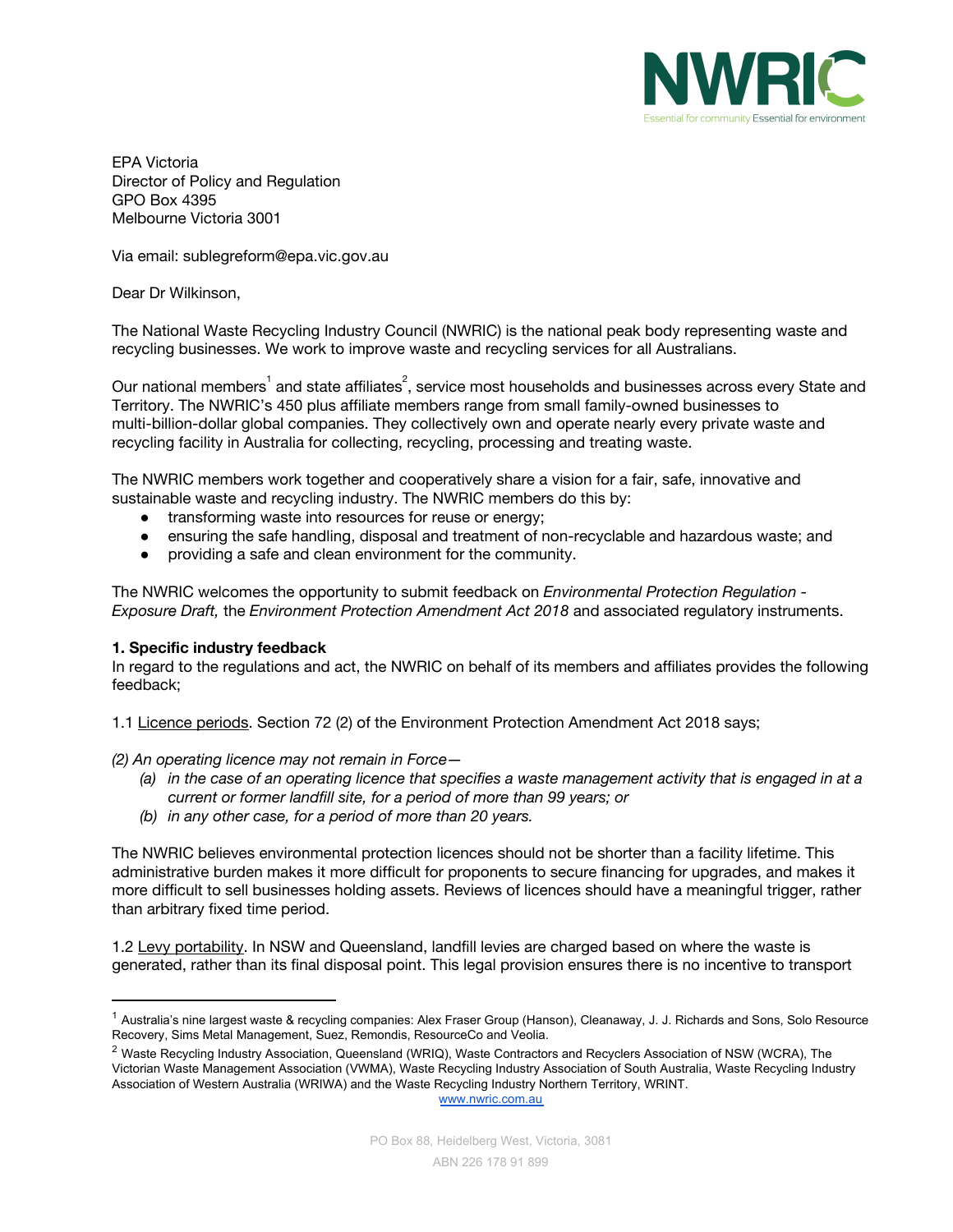

waste to regional areas to avoid paying a higher levy.

For example, Moorabool Shire is not listed within the area covered by the Metropolitan Landfill Levy. It has the MBC Landfill which receives more than 70% of its waste from metro sources. We recommend the Victorian Government consider adopting 'levy portability' in Victoria.

1.3 Payment terms for landfill levies. The new regulations shorten the payment terms for landfill levies (from 90 days to 21 days). The NWRIC members consider this unhelpful, and request this remain 90 days, or a least a minimum of 60 days, as landfill operators are unlikely to have been paid by customers within 21 days.

It is inappropriate for the State Government to expect landfill operators to underwrite customer levies. This inhibits the business's cash flow, investment into upgrades, and increases the operator's costs to administer the levy on behalf of the State Government.

1.4 Declaration of Use. A 'Declaration of Use (DoU)' should not be necessary for 'clean fill' as proposed in Clause 64 Part 4(c)), as industry believe that this material does not pose sufficient risk to be considered 'industrial waste'.

Having a DoU every time clean fill is moved between facilities is highly impractical, and will impact the operations of many facilities, including quarries. We believe a more nuanced regulatory approach (removing clean fill as industrial waste) could mitigate risk, without causing business disruption.

1.5 Contaminants. The new regulations and associated regulatory instruments vastly increase the suite of contaminants that define a material as a waste. However, it is unclear in the regulations under what circumstances does waste becomes a resource.

The NWRIC requests that a resource recovery framework be included in the regulation that clearly specifies when a material is suitable for beneficial reuse. The material specifications adopted in the regulations should be consistent with other states such as NSW and Queensland.

Similarly, these specifications should be developed on a risk based approach to contaminants, rather than a presence based approach. Background levels, and reasonable assumptions about risk of harm must be taken into account. For example, the presence of safe trace concentrations of asbestos cannot be a reason to exclude material from beneficial reuse.

1.6 Clarity on tiers. The regulations define three tiers of regulations 'licencing', 'permits' and 'registrations'. The NWRIC requests that further details be added to the regulations on what activities fall within each category and why.

1.7 Cost of compliance - accredited consigner of waste. The NWRIC notes the new cost to be an 'accredited consigner of waste'. This cost should be reduced or free to create an incentive for better compliance. Further engagement is needed on behalf of regulators to improve access to this compliance information, and to transition existing staff.

## **2. Broader feedback on the intent of the regulations.**

2.1 Recycling residuals. There is no provision for levy discounts for genuine recycling residuals. This is inconsistent with other States such as Queensland, NSW and South Australia. Where there is clear recognition that levy costs on residuals can impact the viability of certain sectors of the resource recovery industry. In particular, metal scrap processing, which is having to deal with increased amounts of plastic

[www.nwric.com.au](http://www.nwric.com.au/)